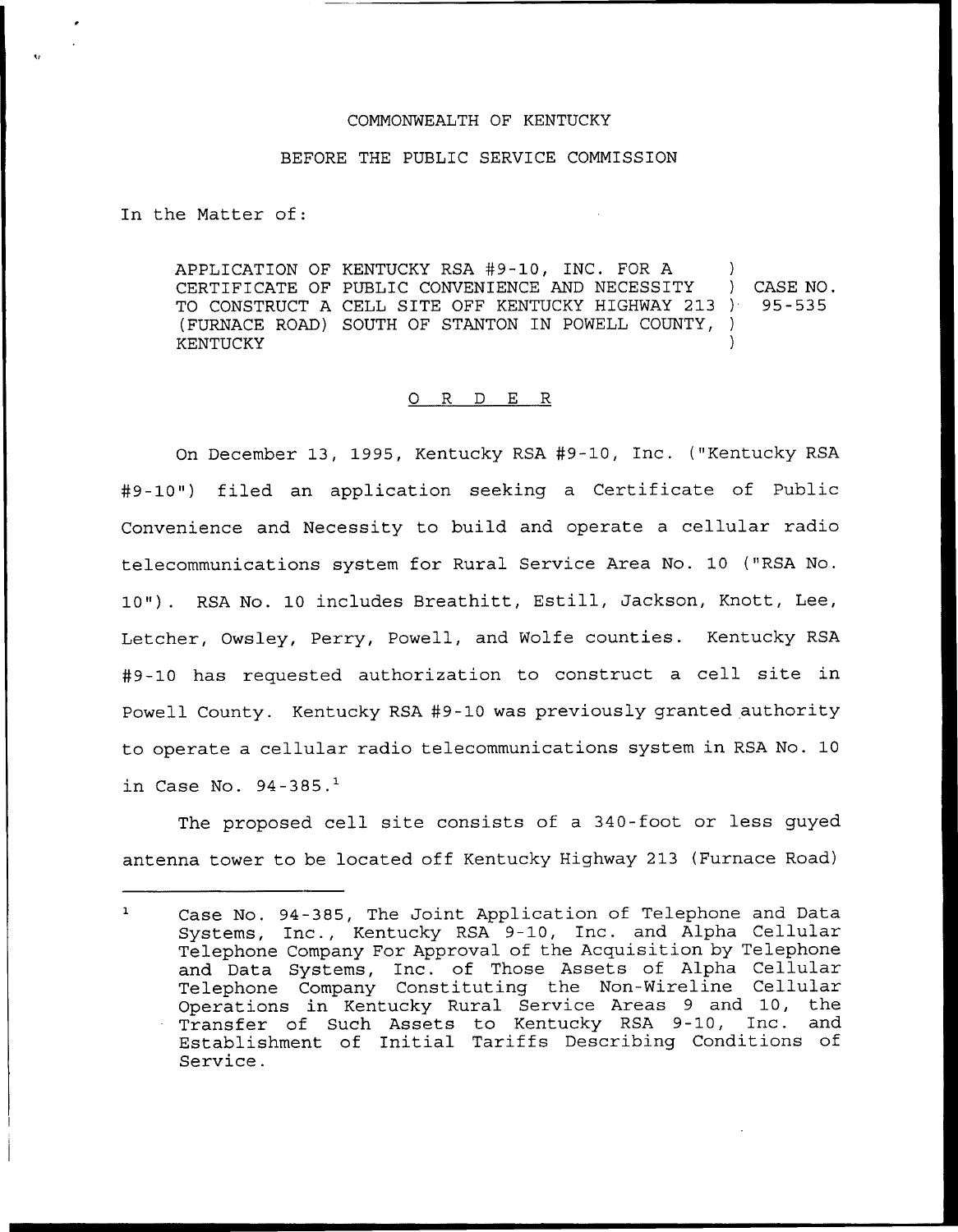south of Stanton, Powell County, Kentucky ("the Stanton cell site"). The coordinates for the Stanton cell site are North Latitude  $37^\circ$  48' 18.3" by West Longitude 83° 50' 24.7".

Kentucky RSA #9-10 has provided information regarding the structure of the tower, safety measures, and antenna design criteria for the Stanton cell site. Based upon the application, the design of the tower and foundation appears to meet the criteria of the Building Officials and Code Administrators International, Inc. National Building Code with reference to earthquakes, winds, and tornadoes.

Pursuant to KRS 100.324(1), the Stanton cell site's construction is exempt from local zoning ordinances; however, Kentucky RSA #9-10 notified the Powell County Judge/Executive of the pending construction. Kentucky RSA #9-10 has filed applications with the Federal Aviation Administration ("FAA") and the Kentucky Airport Zoning Commission ("KAZC") seeking approval for the construction and operation of the Stanton cell site. Both applications are pending.

Kentucky RSA #9-10 has filed notices verifying that each person who owns property or who resides within 500 feet of the Stanton cell site has been notified of the pending construction. The notice solicited any comments and informed the property owners or residents of their right to intervene. In addition, notice was posted in <sup>a</sup> visible location on the proposed Stanton cell site for at least two weeks after Kentucky RSA #9-10's application was filed. To date, no intervention requests have been received.

 $-2-$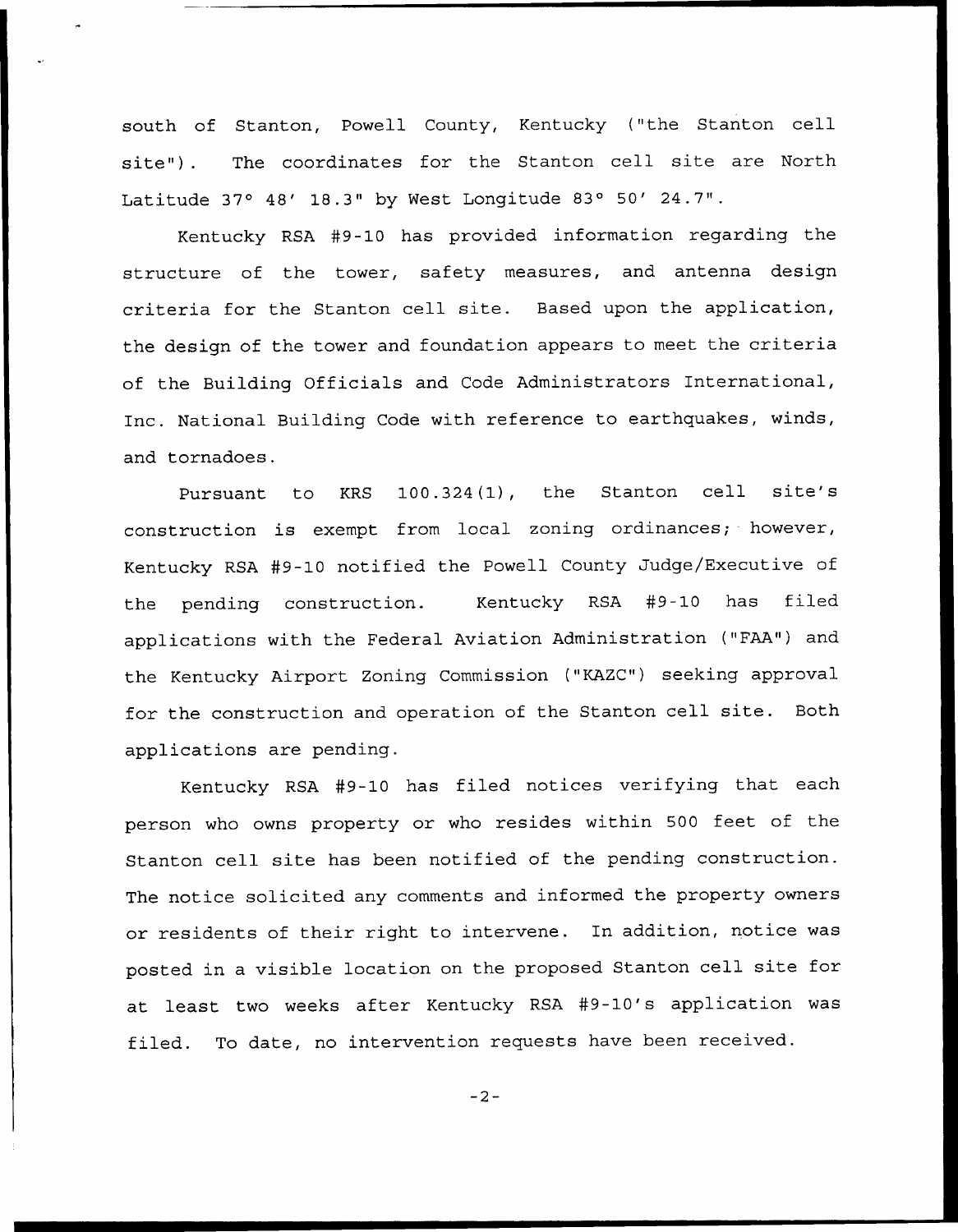Pursuant to KRS 278.280, the Commission is required to determine proper practices to be observed when it finds, upon complaint or on its own motion, that the facilities of any utility subject to its jurisdiction are unreasonable, unsafe, improper, or insufficient. To assist the Commission in its efforts to comply with this mandate, Kentucky RSA #9-10 should notify the Commission if it does not use this antenna tower to provide cellular radio telecommunications services in the manner set out in its application and this Order. Upon receipt of such notice, the Commission may, on its own motion, institute proceedings to consider the proper practices, including removal of the unused antenna tower, which should be observed by Kentucky RSA #9-10.

The Commission, having considered the evidence of record and being otherwise sufficiently advised, finds that Kentucky RSA #9-10 should be granted a Certificate of Public Convenience and Necessity to construct and operate the Stanton cell site in RSA No. 10 under its previously approved tariff.

IT IS THEREFORE ORDERED that:

1. Kentucky RSA #9-10 be and it hereby is granted a Certificate of Public Convenience and Necessity to construct and operate the Stanton cell site.

2. Kentucky RSA #9-10 shall file a copy of the final decisions regarding the pending FAA and KAZC applications for this cell site construction within 10 days of receiving these decisions.

3. Kentucky RSA #9-10 shall immediately notify the Commission in writing, if, after the antenna tower is built and

 $-3-$